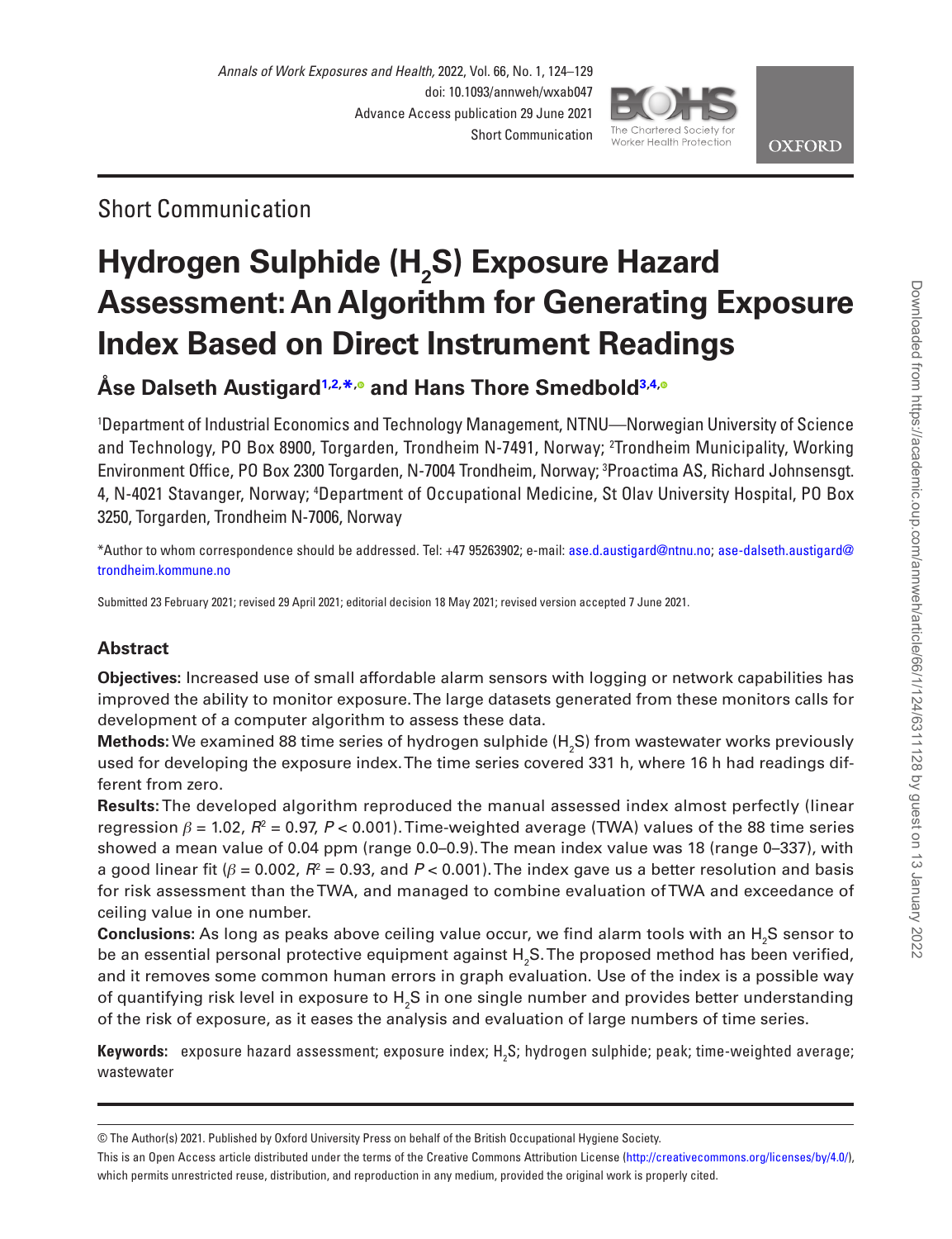#### **What's important about this paper**

Gasses like hydrogen sulphide (H<sub>2</sub>S) have an acute effect on health and life during short exposures to high gas concentrations, but these peaks are not very visible on time-weighted average exposure measurements. Workers and employers need a tool to combine the risks of exposure duration and peak exposures. The algorithm proposed here is a such tool, and can convert large quantities of data from personal gas sensors into exposure index profiles.The index is demonstrated for  $\mathsf{H}_2\mathsf{S}$  with peaks defined by exposures greater than 5 and 10 ppm, but can be applied to other gasses and with other definitions of peak exposures.

#### **Introduction**

Exposure to hydrogen sulphide  $(H_2S)$  is a main risk in work related to handling of wastewater. It releases from biological material that degrades by bacteria without access to oxygen. Wastewater can originate form households, agriculture, fishing industry, and in other industrial activities.  $H_2S$  can be released coincidentally, as the gas pressure in sediments builds up, and when pressure drops on the sediments. Cleaning and flushing operations and disturbance of the sediments also release  $H_2S$ . Some oil and gas fields contain large amounts of  $H_2S$ . Sulphide ore melting operations and sulphur recovery units are other sources, and they might give high concentrations. We also find  $H_2S$ in active geothermal areas of the world ([Guidotti, 2015\)](#page-5-0). It will not evaporate easily from cesspools, pits, tanks, and land depressions, as it is heavier than air.

In her review, [Svendsen \(2001\)](#page-5-1) has described  $H_2S$  as a sour gas that attacks mucous in the eyes and airway system by etching and can cause acute eye damages from a concentration of 20 parts per million (ppm), and acute lung effects from 250 ppm ([Svendsen, 2001](#page-5-1)). Reaching 500–1000 ppm the gas is knocking a man unconscious without warning.  $H_2S$  is special in the sense it has a low odour threshold of 0.01–0.3 ppm, but when exceeding 100 ppm, the smell disappears [\(Guidotti, 2015](#page-5-0)). This means that you do not have any smell as warning at levels of acute danger to health and life.

Studying the highly variable exposure is easier now that small and affordable alarm sensors with logging or network capabilities is available. In wastewater work, H2 S exposure, together with monitoring of lower explosive limit, carbon monoxide, and oxygen, can be done with such sensors.

In epidemiology, the exposure under study is usually characterized by some indirect measure that is assumed to correlate with an adverse health outcome. For chronic diseases, the number of years in an occupation or an estimate of long-term average exposure summarized in a Job Exposure Matrix is often used ([Rothman](#page-5-2) *et al.*, [2021\)](#page-5-2). For transient or acute effects, other measures like peak exposure might be more relevant than traditional exposure statistics [\(Checkoway](#page-5-3) *et al.*, 2019; [Virji and](#page-5-4)  [Kurth, 2020](#page-5-4)). We have previously proposed an exposure index for  $H<sub>2</sub>S$  that evaluates both intensity and frequency into one single number [\(Austigard](#page-5-5) *et al.*, 2018). Manual counting of peaks is time consuming when dealing with large amounts of data. Automatic counting might mean that nuances are overseen, but the alternative would usually mean that data are not collected or seen in detail at all.

In an outdoor or well ventilated area, H<sub>2</sub>S peaks are typically very steep and often last only some minutes. It is also normal that the exposure to H2S is restricted to some parts of the job. We should therefore expect zero exposure in large parts of every shift, and that exposure periods are separated by periods of no exposure between tasks or due to transportation to a new location. H<sub>2</sub>S peaks might exceed the 15-min short-term exposure limit (STEL) of 5 ppm in the USA [\(ACGIH,](#page-5-6)  [2020\)](#page-5-6), 10 ppm in European Union [\(ECHA, 2009](#page-5-7)), or the Norwegian ceiling value of 10 ppm ([NLIA, 2020\)](#page-5-8), without exceeding the threshold limit value of 1 ppm, or the 8-h occupational exposure limit (OEL) of 5 ppm in Norway and the EU.

The aim of this short communication is to describe and verify the automated algorithm by comparing its output with the original manual evaluation of the dataset, and to compare calculated index values to the time-weighted average (TWA) of a work day.

#### **Methods**

The data used in this analysis were collected during 2013–2014 from municipal wastewater workers in three cities and four rural areas of Norway, including all parts of wastewater work, both large and small treatment plants, pipelines and cesspools. The data were collected with Dräger x-am 5000, Dräger PAC 7000, OdaLog L2/ LL, and OdaLog LowRange. Measurements were started as the work shifts started and continued during the day, until their active sewage work ended and the workers came back on site. Measurements were distributed over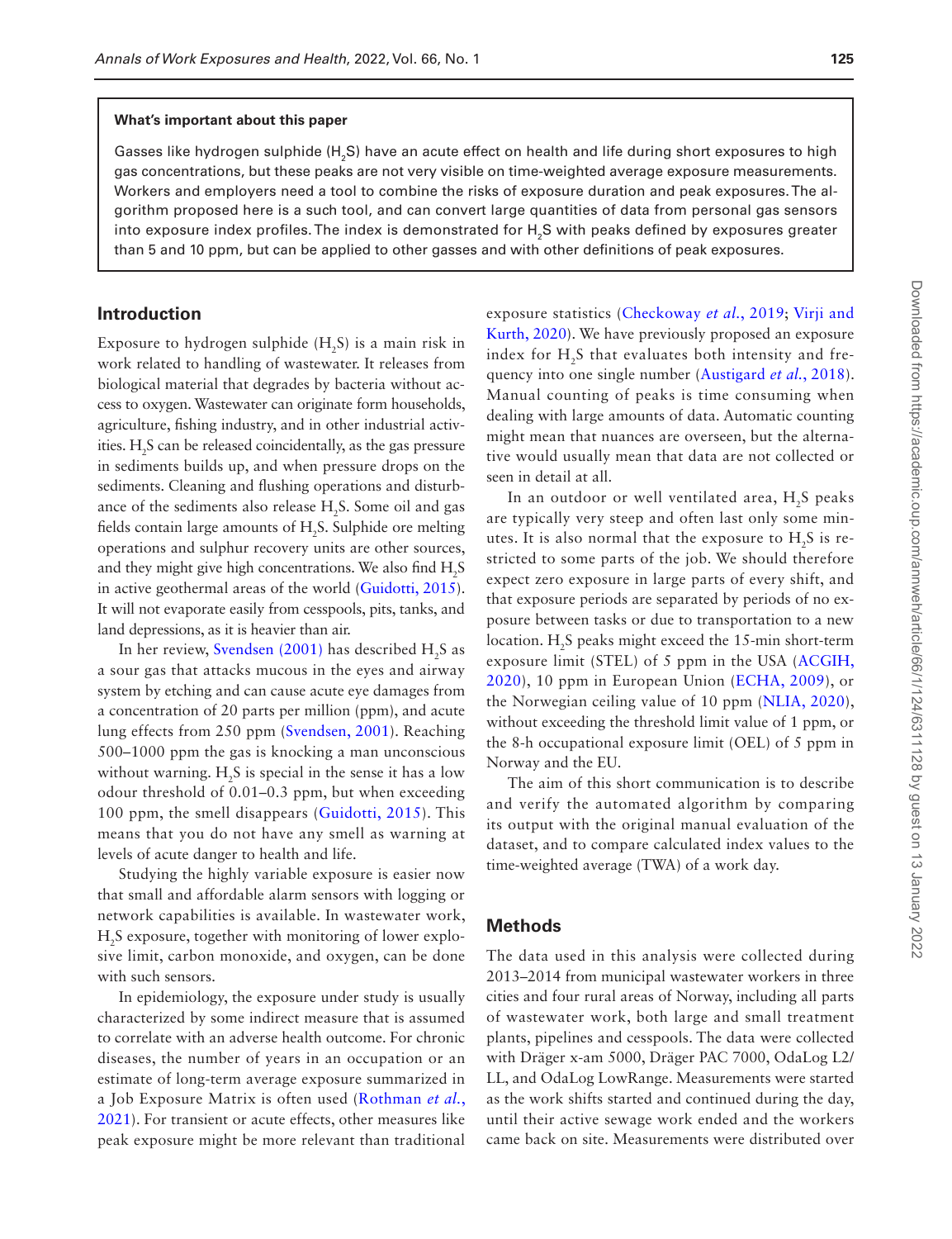all seasons, and flushing were recorded. For more details, we refer to an earlier publication ([Austigard](#page-5-5) *et al.*, [2018\)](#page-5-5).

We retrieved 88 of the original 93 time series from wastewater work used at developing the index. For the last five time series, we only had access to graphs. We wrote the algorithm in the syntax language of SPSS (IBM SPSS Statistics ver 26).

We identify exposure incidents by calculating a centred moving average (CMA) of 3 min. Tasks have to be separated by the same minimum time with unexposed work to be considered as a different task. This separation time was chosen from knowledge to wastewater work.

We identify distinct peaks within each task by first finding values being larger than both the previous and the next point, and second by the difference between the value and a 1-min CMA being minimum 25% higher. These two together define a peak. Number of peaks within the index specified intervals is counted. Number of data points within each index interval is counted and converted to time.

The seven index elements are number of peaks in four intervals  $(H_2S_{01} = up to 1.0 ppm, H_2S_1 = 1.1-5.0 ppm,$  $H_2S_5 = 5.1 - 10.0$  ppm, and  $H_2S_{10} = 10.1$  ppm and higher), duration in two intervals  $(H_2S_{\text{dur01}} = \text{up to } 5.0 \text{ ppm and})$  $H_2S_{\text{dur}}$  = above 5 ppm), and  $H_2S_{\text{max}}$  = the maximum value of H2 S in the measurement. The elements are weighted in accordance with the interval for gas concentration of the data point being evaluated. The index equation is presented in [equation \(1\)](#page-2-0). The index  $(H_2S_{index})$  is treated as dimensionless ([Austigard](#page-5-5) *et al.*, 2018).

<span id="page-2-0"></span>
$$
H_2S_{index} = H_2S_{01} * 0.1 + H_2S_{dur01} * 0.1 + H_2S_1 + H_2S_5 * 5
$$
  
+ H\_2S\_{dur5} \* 5 + H\_2S\_{10} \* 10 + H\_2S\_{max} (1)

Readers are made aware that the exposure index published in 2018 ([Austigard](#page-5-5) *et al*, 2018) contains a mis-spelling that is corrected in [Heldal](#page-5-9) *et al.* (2019) and in this short communication (' $H_2S_5$ '' 5+' is lacking the '5+').

Full data information also allows calculation of average exposure level for the measurement time and TWA to compare with OEL. These values were not collected and analysed in the previous publications from this study [\(Austigard](#page-5-5) *et al.*, 2018; [Heldal](#page-5-9) *et al.*, 2019).

#### **Results**

Our dataset is 88 time series containing 107 785 data points, covering 331 h. A total of 9744 data points (32 h) have positive 3 min CMA, identifying 241 tasks. From these, 4689 data points (16 h) have positive readings. These exposed periods have a median exposure of 0.5 ppm (range 0.1–276 ppm) with geometric mean exposure of 1.8 ppm and geometric standard deviation 9.3 ppm. The mean task duration was 8 min, with median 5 min (range 3–78 min).

The total automatic index calculation corresponded to the index from manual counting, evaluated by linear regression (*y* =  $1.02 \times x + 1.27$  with  $R^2 = 0.97$ , [Fig. 1\)](#page-3-0).

Kendall's tau\_b non-parametric correlation was 0.87. Calculations were made both on single elements and on the total index. All *R*<sup>2</sup> values and all Kendall's tau\_b had significance level *P* < 0.001.

For the two outliers in [Fig. 1,](#page-3-0) we explain most of the distance from the expected regression by inaccuracies in the manual estimation of time in different intervals and by the number of peaks counted above 10 ppm.

Analysis of the TWA values of the 88 time series gave a mean of 0.04 ppm (range 0.00–0.9), while the mean index value was 18 (range 0–337). The 10 time series with the highest peaks (range 10–276 ppm) had a mean and median TWA of 0.3 and 0.1 ppm, respectively, while the mean and median index were 85 and 52. None of the time series exceeds a TWA of 1.0 ppm. The TWA and index values for the time series are compared in [Fig. 2](#page-3-1)  $(R^2 = 0.93)$ .

#### **Discussion**

In this short communication, we describe the main elements of the developed algorithm. The calculated index fitted well with the manual assessed data demonstrated with linear regression, and by the regression line going through the diagram slightly over 1:1 and 100:100 in [Fig. 1](#page-3-0). One explanation might be that in the original manual counting, a new peak was counted if the visual drop seemed deep, or if the measured level approached zero, regardless of the time it stayed there. In the algorithm, approaching zero is not enough to count a new peak. Every task might have multiple peaks, but at least one.

The manual counting was influenced by the scale of the printed graph. In our data, we saw this by two time series where the manual counting yielded zero, while automatic counting gave an index value about 2.5. The most plausible explanation for overlooking the peaks was the scale of the printout.

Three minutes separation time between tasks gives a period long enough to be sure that these are separate tasks, and at the same time that the average of really exposed periods are not too affected by the unexposed time. Using 5 min will camouflage different tasks, for example at inspections and cleaning at different pumping stations. Some of these have less than 5 min unexposed separation time. Separation time can be modified to fit other work patterns. Differentiating in tasks does not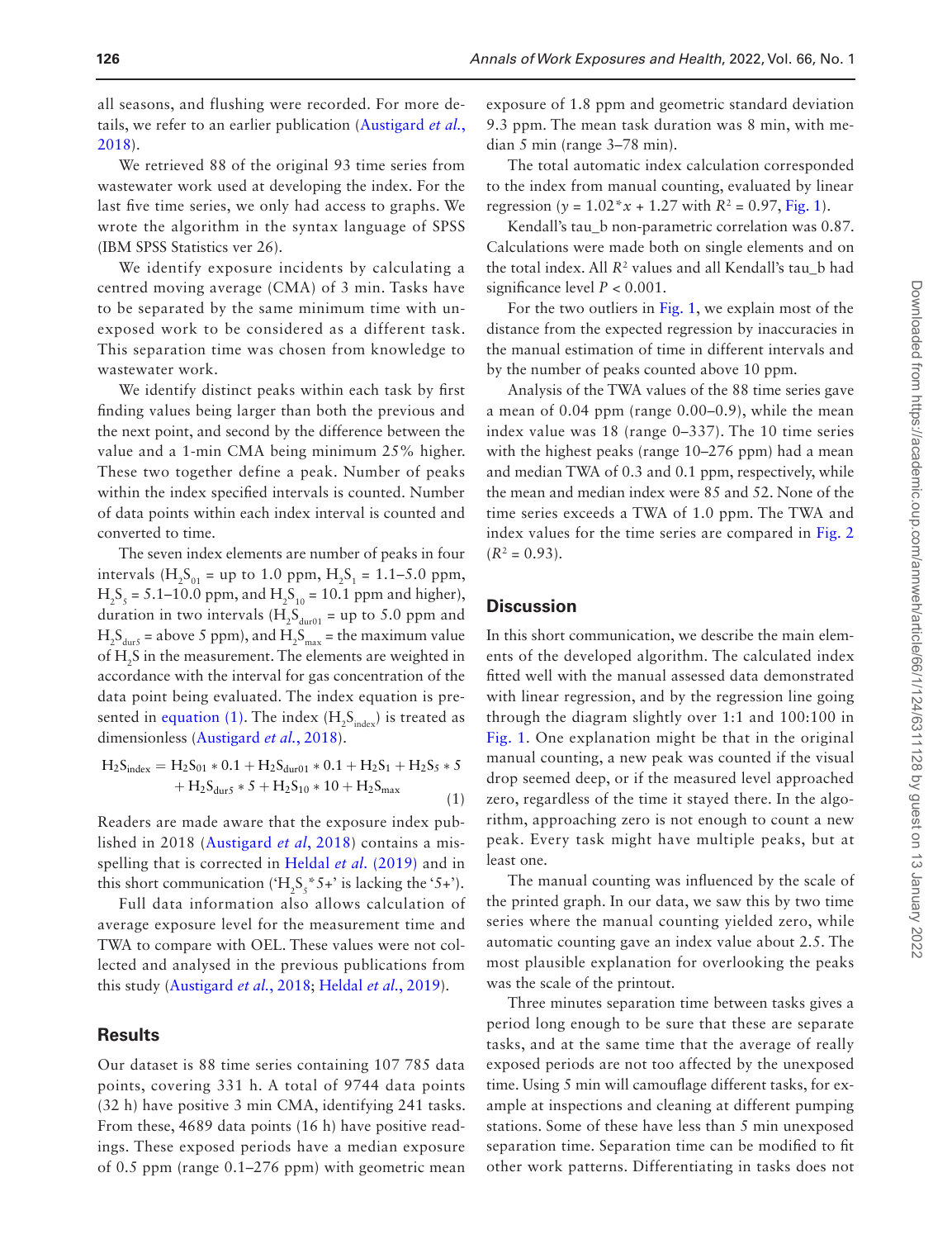

**Figure 1.** Plot of H<sub>2</sub>S index value from manual counting compared with algorithm calculation. The plot is marked with a linear regression line with equation  $y = 1.02^* x + 1.27$ . Regression  $R^2 = 0.97$  with significance level  $P \le 0.001$ .

<span id="page-3-0"></span>

<span id="page-3-1"></span>Figure 2. Plot of index to TWA for the 88 time series with linear regression line. Regression equation  $y = 0.002x - 0.003$ . Regression  $R^2$  = 0.93 with significance level  $P \leq 0.001$ .

alter the index value, but in work with clearly separated operations during the day, it can be helpful in evaluation of tasks and locations.

The method of assessment can be used on all  $H_2S$  data, if these are available in a CSV-list format, database, or spreadsheet, along with timestamps in regular logging intervals.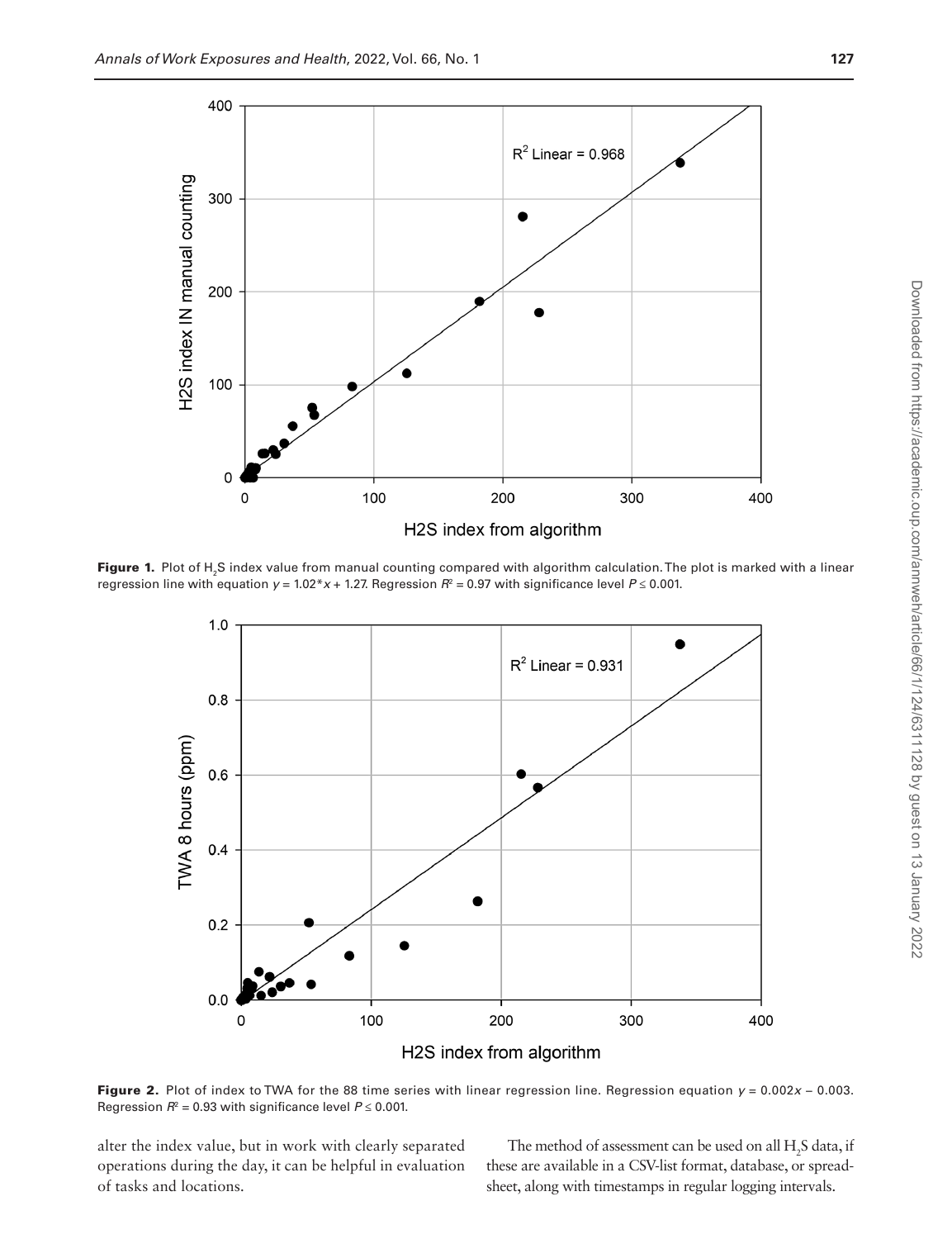we had an extreme exposure above 200 ppm in one measurement. The 20% level of the OEL is interesting, as the standard EN 689 ([CEN, 2019](#page-5-10)) states that even with only five measurements, one can expect 95% of the working days to conform with the OEL, if none of one's measurements exceeds 20% of the OEL ([CEN,](#page-5-10)  [2019](#page-5-10)). At the revision of the Norwegian OEL in 2011, it was the TWA values available in the Norwegian national EXPO database that were used as the basis of exposure documentation ([NLIA, 2011\)](#page-5-11), and that was referred to at risk evaluation against OEL in different kinds of work. Data for ceiling value were not used. This supports the need of a different method of risk assessment, for example an exposure index. The OEL is the same over most of Europe, but most of the countries use a STEL value for 15 min, not a ceiling value. We chose the set points for differentiating peaks in intervals of the index according to these legislation levels. By construction it is however not restricted to use where these levels apply. The levels, 1, 5, and 10 ppm, all have relevance to biological effect ([Svendsen, 2001](#page-5-1)), and if wanted, it is of course possible to adjust with other or more intervals and factors. This will however alter the results of the algorithm, and it will have to be re-tested.

The comparison of index value to 8-h TWA showed that the index varies linearly with the TWA. However, the index illustrated the increase in risk level in a better way, as it also includes assessment of the peak level and number of peaks. In our dataset, all time series that include peaks above ceiling level had an index value above 37, but the TWA values for these time series were as low as 0.04 ppm. The  $\beta$  value is 0.002. In [Fig. 2,](#page-3-1) we can see this by the regression line crossing at  $(x, y) = (410, 1)$ . This fits with the 95% confidence interval for the slope (0.002–0.003). We therefore find the index a better tool for risk assessment of  $H_2S$  than comparing to OEL and ceiling value separately. The employers and employees need a single risk number to evaluate.

The TWA values that we found clearly show that it is the peaks that give the problematic exposure. The unpredictability of the exposure levels during the peaks makes us convinced that an alarm tool with an  $H<sub>2</sub>S$  sensor is an essential personal protective equipment in H<sub>2</sub>S and wastewater related work. It must be emphasized that sensor use must follow a clear routine on how to act if the alarm goes off. Far too often, a response to an alarm is to turn off the sensor while fulfilling the task, as the alarm is quite noisy. In that way you lose both

the duration of exposure, the possibly high levels in your data, and most important: the intended protection given from the equipment.

At places and work where continuous surveillance is not possible, index values from some time series will give an indication where to prioritize measurements, adjustments, change in equipment and so on, in order to reduce exposure potential.

#### **Supplementary Data**

Supplementary data are available at *Annals of Work Exposures and Health* online.

#### **Funding**

The analysis and publication are funded as a public PhD grant from the Research Council of Norway, no. 312504 ([https://](https://prosjektbanken.forskningsradet.no/#/project/NFR/312504) [prosjektbanken.forskningsradet.no/#/project/NFR/312504](https://prosjektbanken.forskningsradet.no/#/project/NFR/312504)) with Trondheim municipality, and by study permission from Proactima AS. For the purpose of open access, the author has applied a CC BY public copyright license to any Author Accepted Manuscript (AAM) version arising from this submission.

#### **Acknowledgements**

We want to thank the supervisors at NTNU, Prof. Kristin von Hirsch Svendsen and Prof. Rikke Bramming Jørgensen for their support and comments in making this paper possible. We want to thank Kari K. Heldal for the cooperation in collecting the background data (2013–2014). We also want to acknowledge Frank J. Batey, internal supervisor in Trondheim Municipality, and project administrator for the PhD grant, Rickard J. Skjong, for reading and commenting on the paper.

#### **Authors' contributions**

All authors contributed with data handling, analysis, methodology, and manuscript preparation.

#### **Ethics approval and consent to participate**

Ethical allowances were not needed for this part of the study.

#### **Conflict of interest**

The authors declare no conflict of interest relating to the material presented in this article. Its contents, including any opinions and/ or conclusions expressed, are solely those of the authors.

#### **Data availability**

Data and algorithms will be made available at Norwegian Centre for Research Data, NSD ([www.NSD.no\)](http://www.NSD.no). The algorithm will also be available online as a [supplementary file](http://academic.oup.com/annweh/article-lookup/doi/10.1093/annweh/wxab047#supplementary-data).